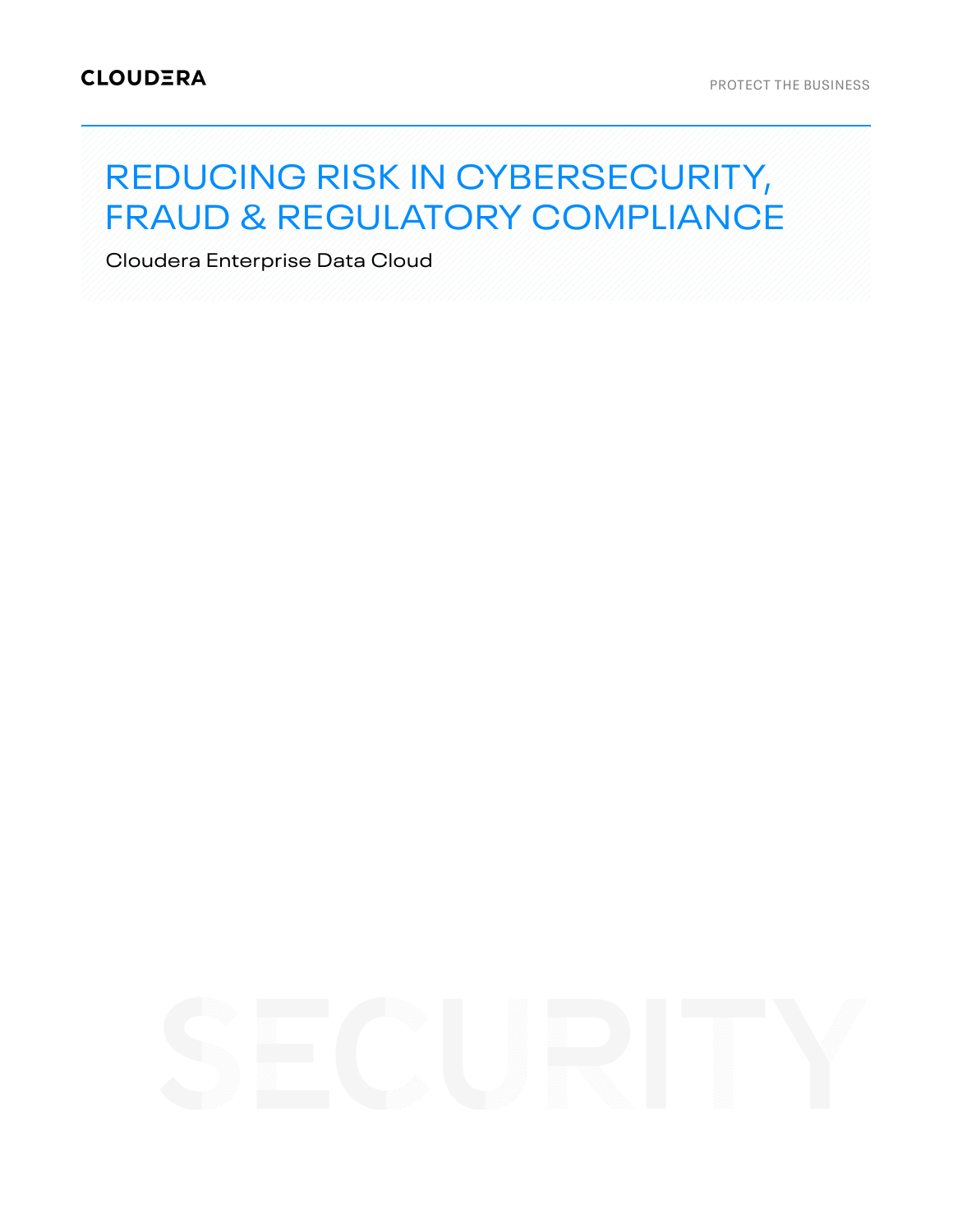## **CLOUDERA**

**\$450 Billion:** Annual Impact of Cyber Incidents

**67%:** Enterprises Exposed to Cyber threats

**8 months:** Average Time an Advanced Security Breach Goes Unnoticed

**82%:** Percentage of Breaches that Happened in Minutes

**41%:** Breaches Not Investigated

**26%:** Investigated, but Not Remediated

Sources:

Cisco cybersecurity report 2018; Visual Capitalist- "The Changing Landscape of Business Risk" 2018;

Verizon Data Breach Investigations Report

2016

## Protect the Business: Introduction

At its core, protecting the business is about mitigating risk; minimizing the exposure to loss. When looking at risk through the lens of business, there are many issues that organizations must navigate to avoid monetary and reputational losses. Most of these business risks manifest themselves in the form of cyber threats, fraud, and ever-looming compliance regulations.

As these risk areas have expanded over the years, they are getting increased attention. Yet they simply do not seem to be getting the additional resources they deserve. Otherwise, why else would we continue to lose  $$190B(1)$  to credit card fraud annually? How were half a billion(2) personal records able to be stolen in 2018? And now we potentially expose ourselves to losing 2 percent of revenue to a new compliance regulation.(3)

External risks are changing every day, as do the complexities that enterprises face behind the scenes to keep up with these changes. Applications continue to be added and bolted on as band-aid fixes, and emerging technologies open new threat surfaces.

Internal risks are expanding at the same time. Spear-phishing, activists, agents, rogue - or simply unaware - employees, combined with the increasing compression and miniaturization of compute and storage to thumbdrive scale can breach and launch an attack as well as exfiltrate critical high value information in minutes.

Yet the **data that can help combatrisk continues to sitfragmented and stagnant across the enterprise** at great cost to the organization.

It doesn't have to be this way. There is a way to future-proof your strategy and increase your business agility in the areas of:

- \_**Cybersecurity**
- \_**Fraud Mitigation**
- \_**Data Science & Risk Modeling**

\_**Regulatory Compliance**

This can be accomplished with significant benefits by making fundamental shifts in your data strategy related to risk management, as you have similarly leveraged and enhanced data and analytics capabilities for serving other key operational areas such as ERP, CRM, HCM and SCM.

This paper is offered for your consideration of how open source technology from Cloudera may help your organization **betterleverage your data and analytics resources to protect your business.** This is in response to the increasing expansion, hybridization and complexity of IT ecosystems and modalities. While more visible discussions and proposals are commonly focused around growing your business and reducing costs, the focus of this paper is in helping you protect your business by leveraging the depth and breadth of resources from Cloudera.

Our view is that enterprises today can now safely consider a new approach in their corporate data strategy and **at a lower Total Cost of Ownership (TCO)** to address the changing threat landscape affecting responsibilities towards risk, security, governance and compliance. This is where the open source software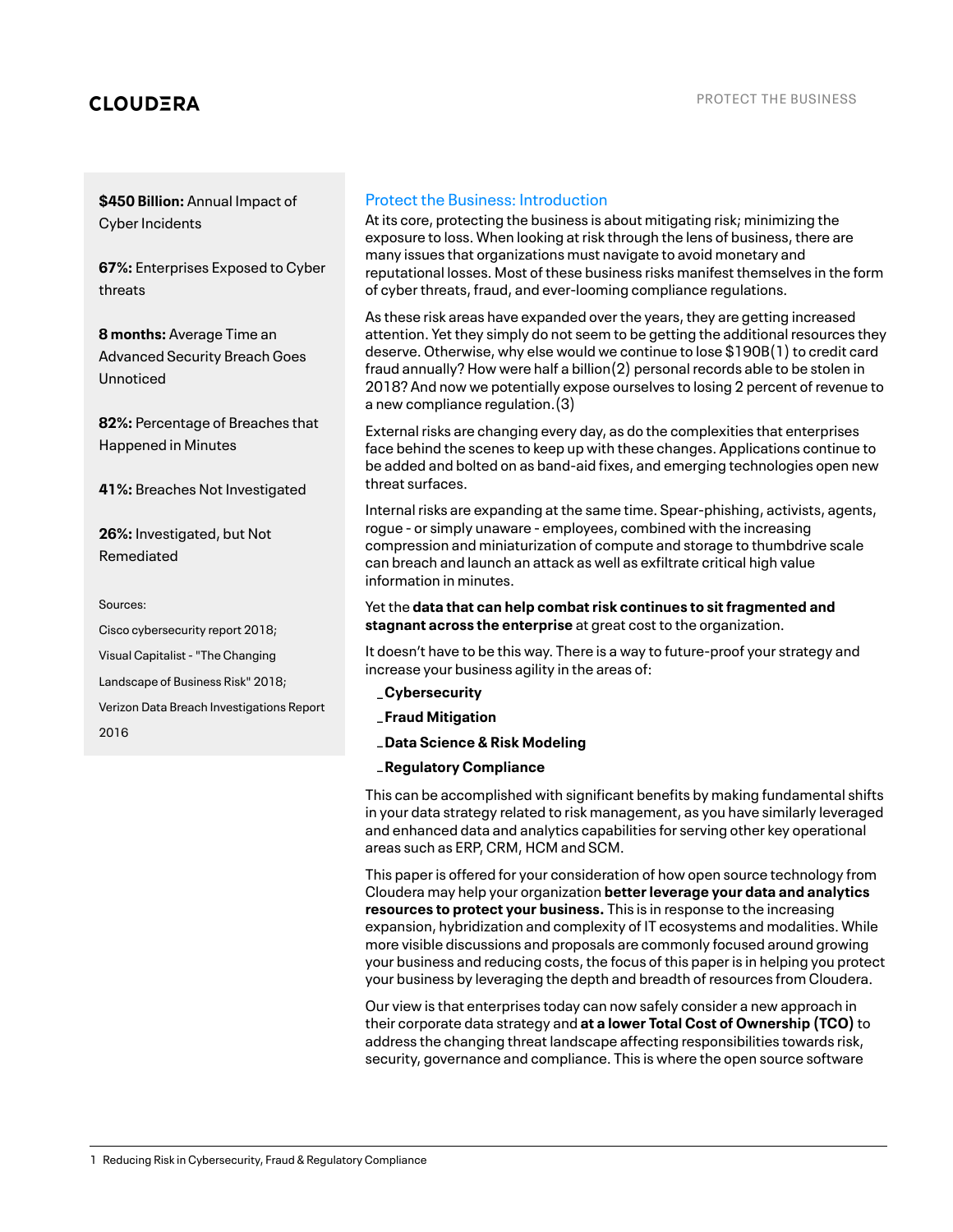ecosystem and Cloudera come into play. Open source communities encourage anyone to participate and send in code, and Cloudera is one of the most dominant committers in the open source software community.

As a result, Cloudera Data Platform has proven to be the most advanced, performant, scalable and reliable open source enterprise data cloud solution available in the market today. The advantage for you is the **distribution ofthe overall R&D investmentis made over a broader, more knowledgeable ecosystem** while at the same time **reducing exposure to vendorlock-in and technology obsolescence.** This benefits the general community, and our customers in particular.

On the surface, "open source" may imply that hackers might be able to sneak backdoors into popular open source projects. In reality, open source provides better weapons to the defense of your enterprise, through transparency and community. **The inherent strong governance process of open source projects, with many eyes reviewing the code, removes this risk.** This is where open source companies and distributions come in, guaranteeing releases with the kind of screening, penetration testing, and security analysis you would expect from a commercial software vendor but **at an amortized, distributed cost. And removing the risk of vendorlock-in atthe same time**, allowing for increased agility and flexibility as your needs evolve.

Sharing code, ideas, and intelligence data is very common on the black hat side through dark web communities and market places. But white hat open source communities follow this process as well. They apply the same kind of community leverage by sharing code and intel but do so in a community of trust with a watchful eve.

With the **rapid adoption of machine learning and artificial intelligence on both sides ofthe battle**, the open source debate takes on a new angle. Powerful platforms from open source software are available to both sides. But the quality and efficacy of models is usually dictated by data availability for training. While the attackers lack the scruples to obey compliance and data privacy rules, and can therefore exploit more of the information, they are reliant on information leaked or stolen, while **the defense can usually benefitfrom a more complete** picture - if they can use the full range of their data effectively to build defensive models. As a result, you can take advantage of new ways – and **atfaster, lower cost cycles - to reduce business risk** as it relates to cybersecurity, fraud, and compliance with increased agility at the same time.

## Protect the Business: Cybersecurity

Cybersecurity has become an urgent topic of conversation for organizations across every industry, and a priority investment among most IT departments. And for good reason: the average breach costs \$200 per lost customer record(4) and even more for lost intellectual property. **Reputational damage in and of itself can even kill a business outright.** As a result, it should not be a surprise that organizations are looking for new ways to detect and investigate cyber threats.

Attackers have become more sophisticated and the attack surfaces that can be exploited by them have expanded. **As the number of attacks have increased, organizations find themselves exposed to an onslaught of novel and previously unseen attacks.** Combined with the threat of inside rogue users and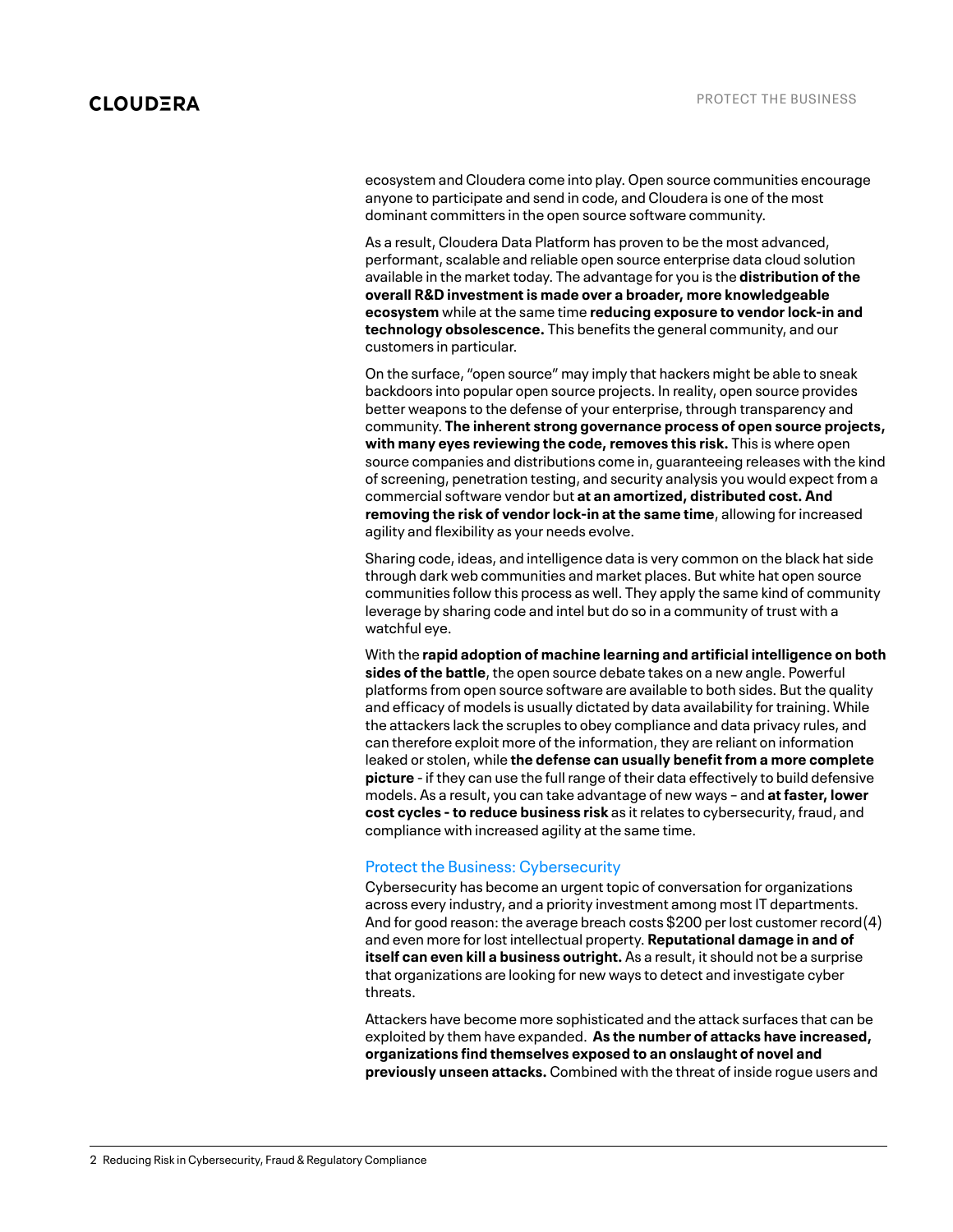limited availability of skilled resources for detecting and responding to these threats, it is clear organizations face an enormous challenge. The disparate and expanding choice of tools available to the **Security Operations Center (SOC) are not built for the hyperconnected world** they now operate within.

The threat landscape is changing rapidly. The number of touch points is exploding and so is the number of entry points for malicious activity. Hackers are getting more sophisticated. Activists are getting more aggressive. Agencies are getting more assertive. With traditional cybersecurity systems such as a Security Information Events Management(SIEM), organizations face **data and analytic constraints that are causing threats to go unnoticed** and data breaches to happen. SIEM cannot monitor every corner of the enterprise because of technology, human resource and economic constraints; they are hard-pressed to discover known threats until it is too late, and they only hold a subset of data that makes it difficult to use historic data for investigation and remediation. With 71 percent(5) of organizations saying it is impossible to leverage advanced analytics on traditional systems to discover advanced threats, this is **forcing organizations to rethink their cybersecurity strategy.**

Our view is that enterprises today can **safely consider a new approach** in their corporate data strategy to address the changing threat landscape affecting their cybersecurity responsibilities. That is where the open source software ecosystem and Cloudera come into play. Open source provides better weapons to the defense of your enterprise, through transparency and community. **The inherent strong governance process of open source projects, with many eyes reviewing the code, removes this risk.** This is where open source companies and distributions come in, guaranteeing releases with the kind of screening, penetration testing, and security analysis you could expect from a commercial software vendor. And removing the risk of vendor lock-in while ensuring agility and flexibility as needs evolve.

Sharing code, ideas, and intelligence data is very common on the black hat side through dark web communities and market places. White hat open source communities learn from this in the process, and apply the same kind of community leverage by sharing code and intel, but do so in a community of trust with a watchful eye.

**With the move towards machine learning and artificial intelligence on both sides ofthe battle,the open source debate takes on a new angle.** Powerful platforms from open source software are available to both sides, but the quality and efficacy of models is usually dictated by data availability for training. While the attackers lack the scruples to obey compliance and data privacy rules, and can therefore exploit more of the information, they are reliant on information leaked or stolen, while **the defense can usually benefitfrom a more complete picture** if they can use the full range of their data effectively to build defensive models.

The Cloudera Data Platform is built on the latest open source projects and available in a variety of form factors. The result is **a highly performant, scalable and reliable platform designed to process large** variety, volume and velocity of data that can solve for the most **complex and demanding enterprise data managementrequirements. This brings rise to a new class of cybersecurity solution – one designed as a modularframework** that can both incorporate existing investments and assimilate new technologies, sources, data and ML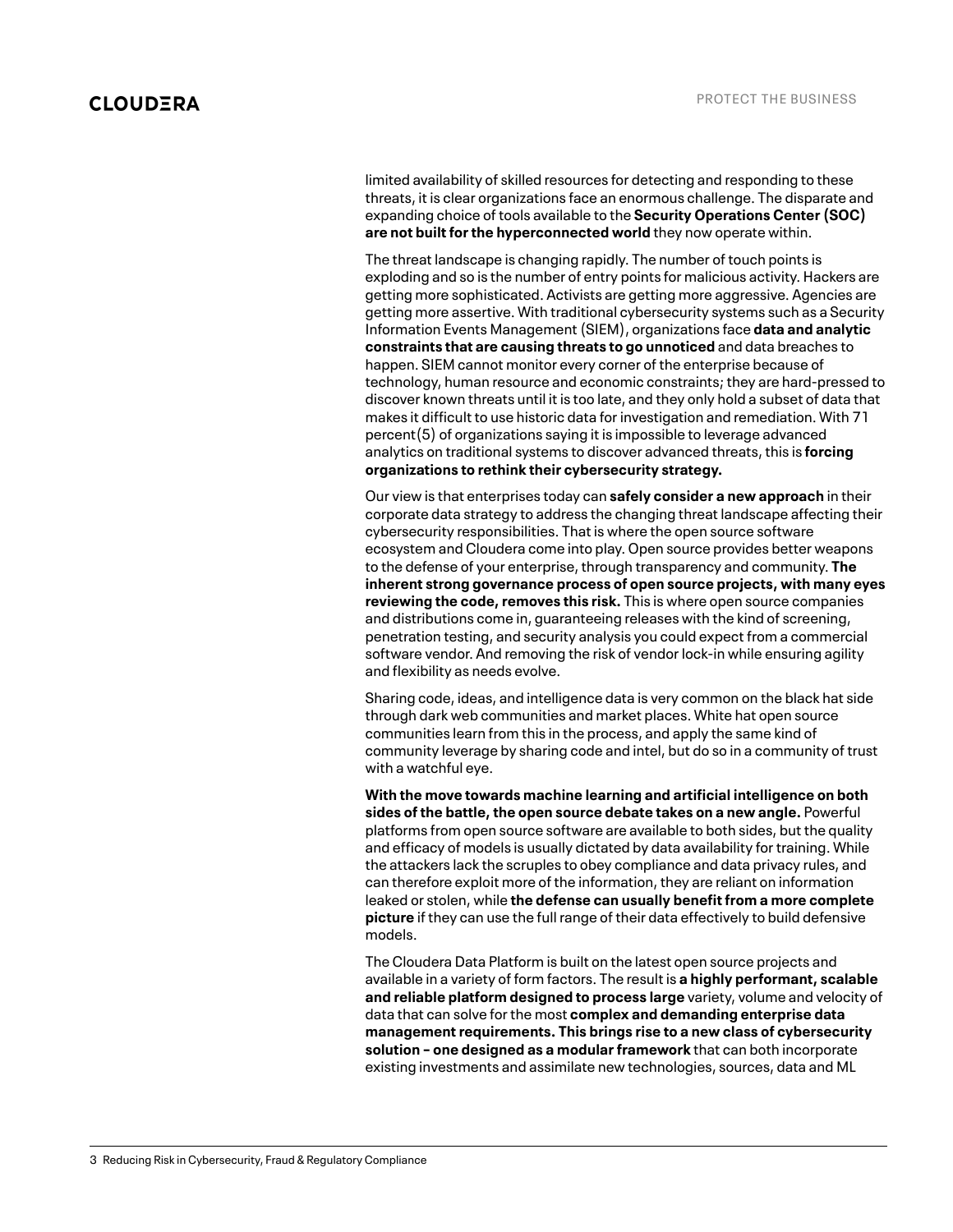models over time – and in real-time -**to detect previously unseen threats early in the kill chain**—helping organizations avoid financial and reputational damage.

The Cloudera Data Platform **modernizes an organization's cybersecurity architecture with the ability to combine BOTH real-time streaming machine log data AND massively scalable, low cost storage/compute atits core, AND an integrated data science/ML algorithm workbench - providing a highly scalable advanced security analytics framework.** Built with open source community software projects, CDP provides a canonical data model that offers organizations the ability **to detect cyber anomalies in real-time, focused heavily on streaming data and fast data processing at scale** to enable organizations to rapidly respond to identified anomalies **in telemetry data from most known security endpoint services**, machine generated logs, intrusion detection systems and network & threat intel feed source agents, as well as more traditional enterprise transaction systems, such as ERP, CRM, HCM applications.

The result is the ability to **detect advanced threats 2.25 times faster(6)** and accelerate threat mitigation leveraging big data and advanced analytics (machine learning, predictive analytics, etc.).

Unlike traditional solutions that provide signature and correlation analysis across subsets of security data, the open source-based Cloudera Cybersecurity Platform can ingest, store, process, and analyze any volume of data with any analytic type. Having access to all the raw data in one place can **help uncover new insights and patterns. This allows for behavior-driven analytics that can detectthe smallest changes in user or system behavior**—traditionally the most reliable indicators of compromise.

Integrating existing cyber defenses, Cloudera Cybersecurity Platform allows organizations to quickly deploy and improve their security posture with no disruption.

## Protect the Business: Fraud Mitigation

Challenges in fraud detection have increased dramatically with the introduction of new access points to service offerings and increased sophistication of perpetrators. Furthermore, as companies expand into new markets, they face new fraud risks that must be modeled.

With each new access point, firms are more **susceptible to new methodologies and ever more complex cross-channel fraud.** Let's take money laundering as an example. Unlike other forms of fraud that are identified with machine learning algorithms that detect anomalies and outliers, money laundering schemes are designed to closely mimic typical banking behaviors—hiding clandestine or illegal activities behind a taxable, auditable mainstream business front—and are, therefore, characteristically less anomalous.

The thresholds mandated by reporting policies like Bank Secrecy Act(BSA) and Dodd-Frank utilized by first- and second-generation anti-money laundering (AML) systems are well known, so criminals have little difficulty modeling the source of their above-board trade and transaction behaviors to be largely imperceptible, even to specialized software. As a result, these systems must be **enriched with much larger and more diverse data sets to isolate signals of possible money laundering.**

The Cloudera Data Platform is built on the latest open source projects and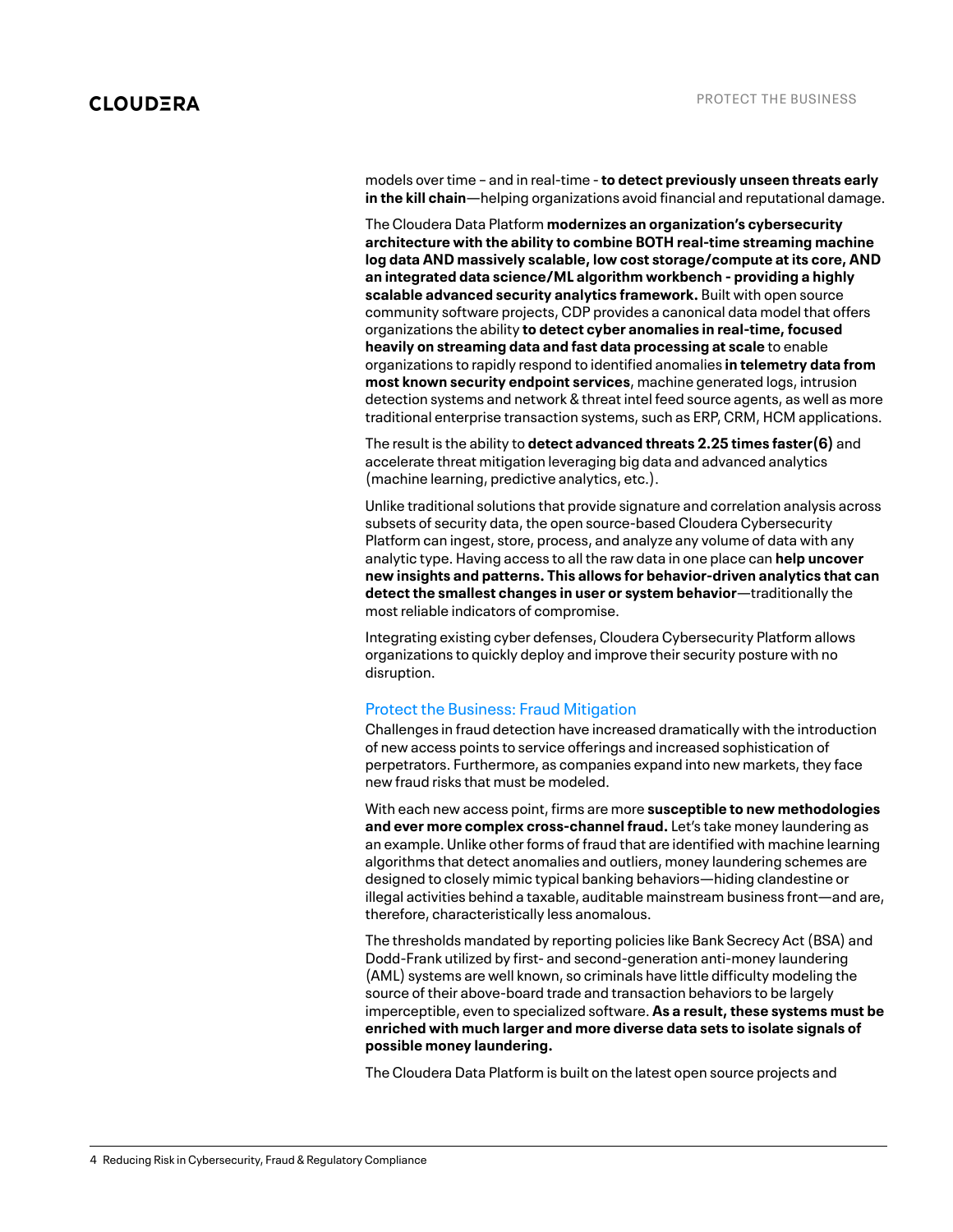available in a variety of form factors. The result is a highly performant, scalable and reliable platform designed to process large variety, volume and velocity of data that can solve for the most complex and demanding enterprise data management requirements. This brings rise to **a new class of fraud detection & prevention solution – one designed as a modularframework** that can both incorporate existing investments and assimilate new technologies, sources, data and ML models over time – and in real-time -**to detect previously unseen transactions early in the fraud scheme**—helping organizations avoid financial loss and regulatory damage.

**A Cloudera Data Platform is the ideal platform for AML** because it both incorporates and augments all existing core functions of new or specialized systems to better handle the volume, variety and velocity of big data: data collection, data preparation, automated evaluation, model building, and investigation. A modern AML architecture based on a Cloudera Data Platform starts with a fully integrated open source-based enterprise data hub, with ingestion and staging capabilities that **can support streaming massive complex data in real-time, and a centralized, standardized Data Science Workbench** as needed. This allows for legacy solutions to provide faster run times for the predictive models **and perform the actual fraud detection in realtime more efficiently.**

Beyond the introductory use case of more expansive and affordable storage, Cloudera Data Platform's **natural fitfor back testing againstlong-term descriptive data is gaining popularity for more advanced AML workloads.** Additionally, the availability of other Data Science and Machine Learning components in the Cloudera stack for exploration, discovery, investigation, and forensics can be leveraged in a fraction of the time it takes to stand up a more traditional Data Science project.

## Protect the Business: Data Science & Risk Modeling

More data-driven risk modeling is needed to address the rapidly evolving types of fraud, crime and related government-inspired regulations in this changing landscape. For example, it was not too long ago that "Privacy" was NOT considered a risk issue for an enterprise beyond keeping employee data private. Today: We have GDPR and nation-state sponsored cyberwars that include fraud, theft and … more. So, too, not that long-ago people would never have considered depositing a check or transferring money on/from their cell phone. The introduction of the iPhone was not that long ago, and in that time: electronic banking from your couch via your phone is considered common by most people.

**Risk managementis heavily dependent on modeling & analysis processes.** As a result, it is a persistent compute hungry and data intensive activity that crosses multiple functional silos. This creates many challenges for any organization, but particularly for firms in financial services, insurance, telecommunications, energy and life sciences that are extremely data driven enterprises by nature.

As such, it is no longer enough to rely on brilliant quant staff with complex algorithms driven by data samples, which leaves firms susceptible to hidden deficiencies and irreconcilable predictions. **The most valuable tools help firms identify** and mitigate areas of risk such as fraud, theft and regulatory **exposure fundamentally require the ingestion, processing and analysis of detailed traces across all operational systems.** The volume, velocity and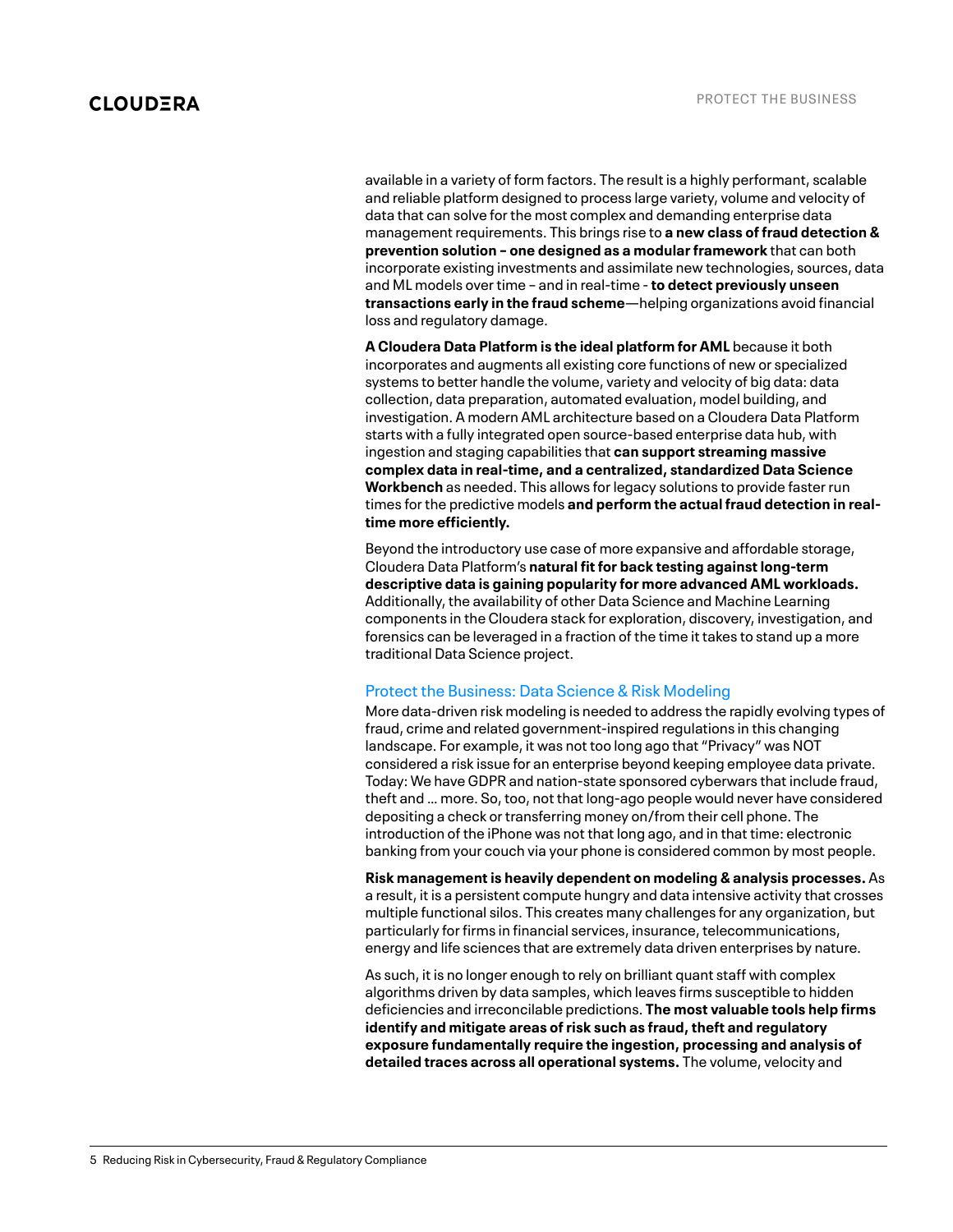variety of that data is very big indeed. Truly Big Data.

Since perpetrators work hard to exploit gaps in financial or billing systems, firms must be vigilant and self-aware of every place where they may be exposed.

Our view is that enterprises today can safely consider a new approach in their corporate data strategy to address the changing threat landscape affecting their risk management responsibilities that new technologies and applications are introducing to their business applications. That is where the open source software ecosystem and the Cloudera Data Platform come into play.

The Cloudera Data Platform is built on the latest open source projects and available in a variety of form factors. The result is a **highly performant, scalable and reliable platform designed to process large variety, volume and velocity of data** that can solve for the most complex and demanding enterprise data management requirements.

This introduces a higher level of risk modeling & analysis capabilities with Cloudera Data Science Workbench (CDSW). **CDSW is designed as a modular framework that can both incorporate existing investments and assimilate new technologies, sources, data and ML models** over time – and in real-time.

**With Python, R, and Scala directly in the web browser, CDSW delivers a selfservice experience** data scientists will love. Download and experiment with the latest libraries and frameworks in customizable project environments that work just like your laptop. Access any data, anywhere—from cloud object storage to data warehouses, **CDSW provides connectivity not only to all Cloudera Data Platform options, but also to the systems your data science teams rely on for analysis.** This enables your teams to detect previously unseen risks to potential fraud, theft or regulatory exposure earlier in the chain—helping organizations avoid financial and reputational damage.

A modern Risk Modeling & Analysis architecture based on a Cloudera Data Platform in concert with Cloudera Data Science Workbench starts with a fully integrated open source-based enterprise data hub, with ingestion and staging capabilities that can support streaming massive complex data in real-time, as needed. This allows for legacy solutions to provide faster run times for the predictive models and perform the actual risk modeling and detection in realtime, as needed.

The ability to collect and analyze detailed behaviors from online channels and automated systems as well as existing data stores at scale with Cloudera offers a significant advantage. **Using Cloudera solutions,risk modeling & analysis for fraud,theft detection and regulatory compliance teams can combine logically linked accounts by looking for common patterns of money movement and related transactions.** Like the way social networking companies find relationship links that are complicated to identify, antifraud teams search for connections that are implied by detailed trace data.

Collecting detailed information on both customer and internal interactions leads to **new models that help identify patterns of normal and suspect behavior.** Advanced risk detection needs advanced analytics, including data mining and modeling techniques that leverage advances in ML. Cloudera brings the processing power to analyze massive amounts of data to quickly identity and prevent fraud.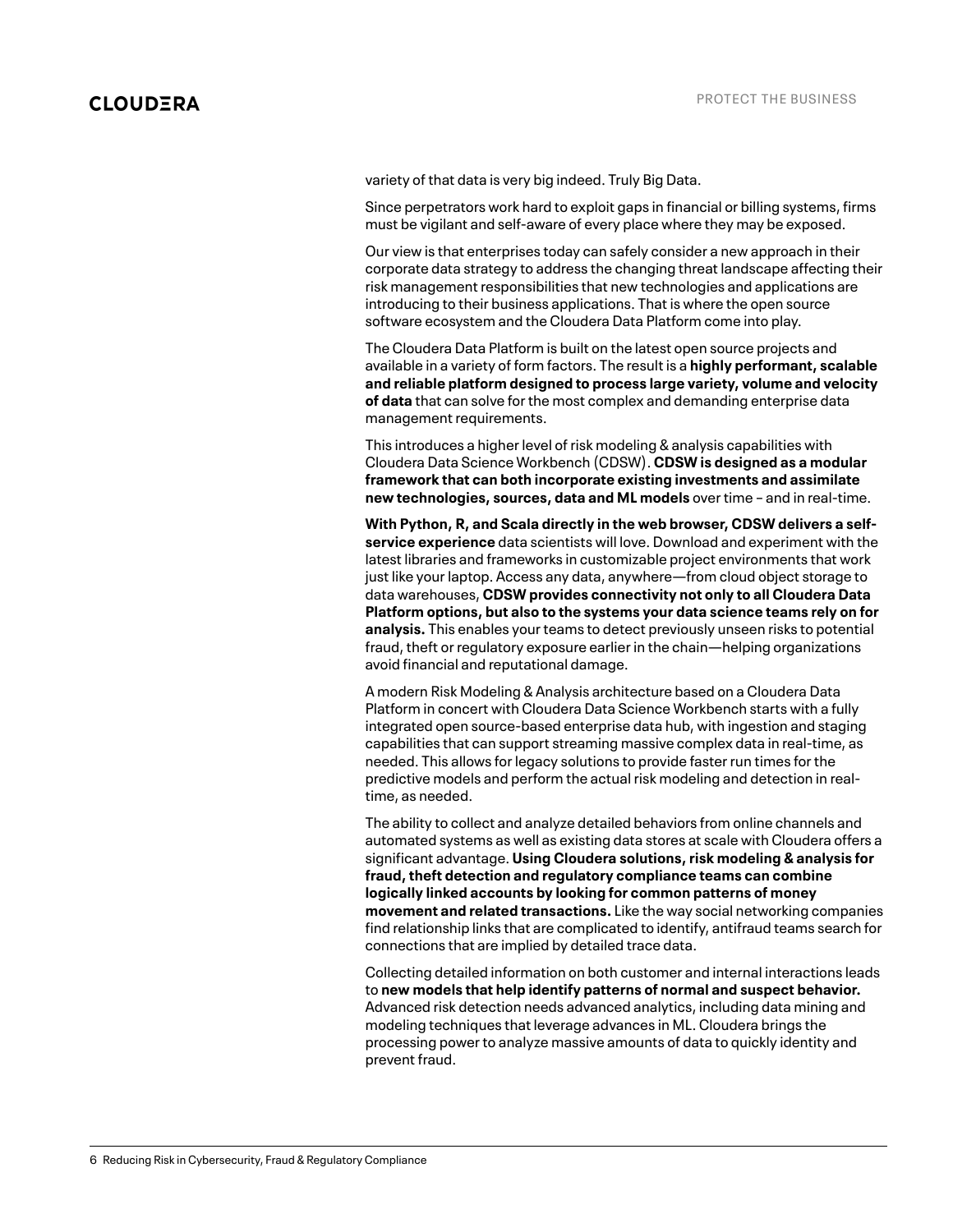## Protect the Business: Regulatory Compliance

The cost and complexity of compliance for organizations have escalated significantly in recent years. Stringent regulatory compliance laws have been put in place to improve operational transparency, digital privacy, and customer protection. **Organizations are held much more accountable** for their actions and are required to be able to access years of historical data in response to regulators' requests for information at any given time.

For example, the Dodd-Frank Act requires firms to maintain records for at least five years; Basel guidelines mandate retention of risk and transaction data for three to five years; and Sarbanes-Oxley requires firms to maintain audit work papers and required information for a minimum of seven years. These **records must be available on demand, orin some cases must be normalized and sent to regulators proactively**. Increasingly, organizations are setting up internal audits to identify and prevent rogue employee behavior or loopholes in internal systems or processes.

And there's **GDPR. HIPAA. CASL. Coming soon: EU Cybersecurity Act.** Tracking and complying with the ever-increasing regulatory state is only one part of the cost; an even greater cost is the possible risk of fines and public relations impacts if something is missed or lost.

Frequent changes in regulations have tested the ability of legacy compliance systems to respond in a timely manner. Partly because of these pressures, **leading companies have realized thatthe key to optimizing their business operations is in maintaining an efficient and large-scale data management infrastructure.** This is very expensive and complex to accommodate using traditional systems.

**Cloudera helps organizations create a secure, auditable, and searchable unified repository for allthe data at a fraction ofthe cost oftraditional systems.** This platform can be used for multiple risk and compliance use cases: PCI, HIPAA, VAR, Monte Carlo simulations, CCAR, Basel III, Solvency II, BCBS239, MiFID II, FRTB, etc. New data sources can be added easily and changes can be implemented more quickly. By eliminating data silos and timeconsuming processes such as ETL/ELT, the time it takes to prepare the data for analysis can be drastically reduced.

## How would I get started?

We are here to help. The first step is to arrange for an initial meeting with our team to understand what you're trying to accomplish, and identify businessimpacting use cases. After that, most of our customers prefer to do some form of proof-of-concept to get a sense of the power of our solutions.

In some cases, we'll recommend one of our systems integration partners, or perhaps you'd rather engage directly with Cloudera's professional services team —either way is fine with us. And, whether you want to deploy on-premise or in the cloud, we will support you 100 percent.

Lastly, to help ensure the likelihood of success, we strongly recommend you provide your team with training. In fact, Cloudera provides comprehensive and in-depth training for all your opensource software needs, and for various roles within the organization. In addition to making sure you get the most out of your